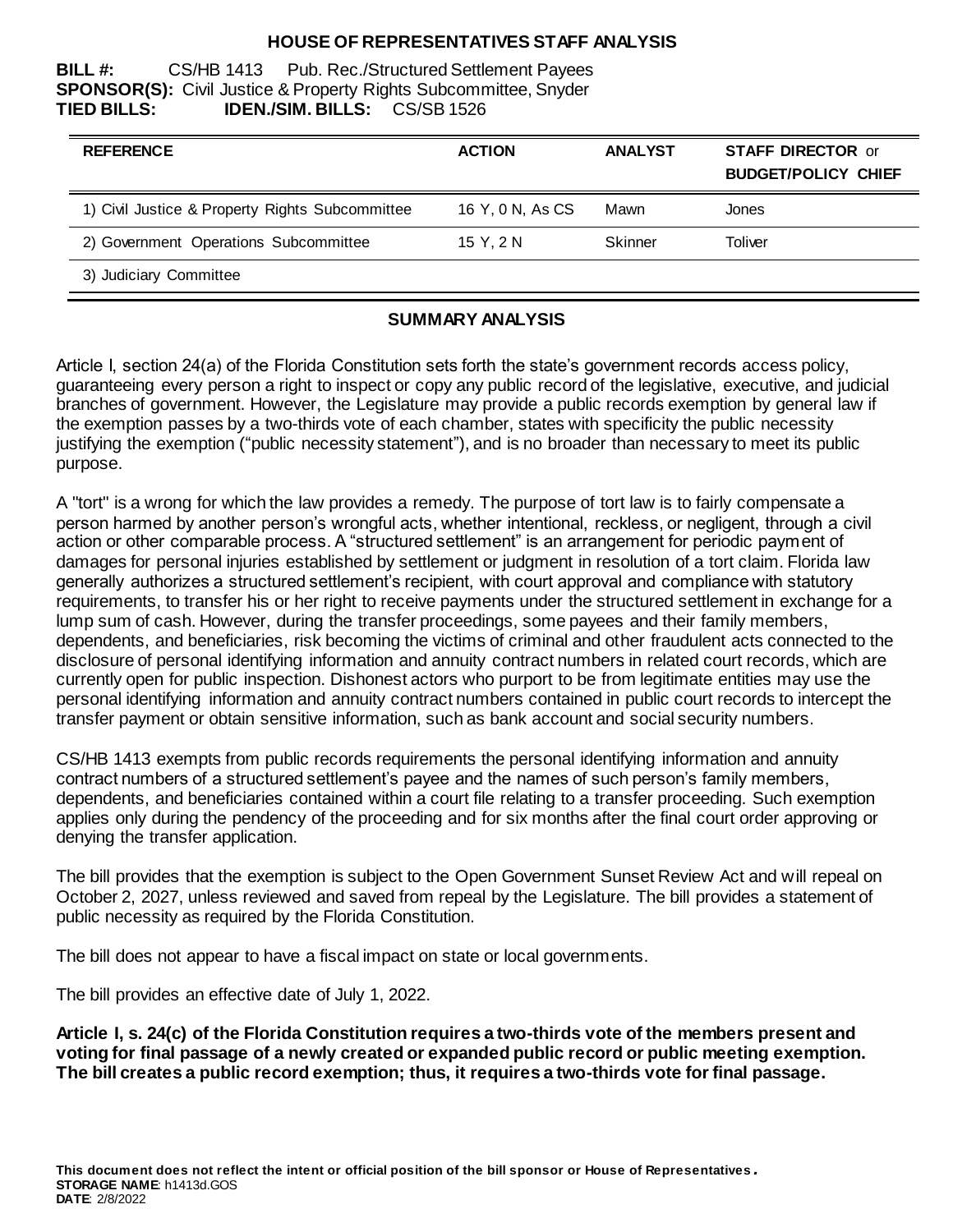### **FULL ANALYSIS**

## **I. SUBSTANTIVE ANALYSIS**

### A. EFFECT OF PROPOSED CHANGES:

### **Background**

#### Public Records

Article I, section 24(a) of the Florida Constitution sets forth the state's government records access policy, guaranteeing every person a right to inspect or copy any public record of the legislative, executive, and judicial branches of government. However, the Legislature may provide a public records exemption by general law if the exemption passes by a two-thirds vote of each chamber, states with specificity the public necessity justifying the exemption ("public necessity statement"), and is no broader than necessary to meet its public purpose. $1$ 

Additionally, s. 119.07(1), F.S., guarantees every person a right to inspect and copy any state, county, or municipal record, unless the record is exempt. Under the Open Government Sunset Review Act,<sup>2</sup> a public records exemption may be created or maintained only if it serves an identifiable public purpose and the "Legislature finds that the purpose is sufficiently compelling to override the strong public policy of open government and cannot be accomplished without the exemption."<sup>3</sup> Further, the exemption may be no broader than is necessary to:

- Allow the state or its political subdivisions to effectively and efficiently administer a governmental program, which administration would be significantly impaired without the exemption;
- Protect sensitive personal information that, if released, would be defamatory or would jeopardize an individual's safety; or
- Protect trade or business secrets. $4$

The Open Government Sunset Review Act requires the automatic repeal of a newly created exemption on October 2nd of the fifth year after creation or substantial amendment, unless the Legislature reenacts the exemption.<sup>5</sup>

## Court Proceedings and Records

Independent of constitutional and statutory provisions that generally require court files to be open to the public, the courts have found that "both civil and criminal court proceedings in Florida are public events" and that courts must "adhere to the well-established common law right of access to court proceedings and records."<sup>6</sup> A court may close a court file or a portion thereof on equitable grounds, but its ability to do so is limited due to the Florida Supreme Court's ruling that closure of court proceedings or records should occur only when necessary to:

- Comply with established public policy set forth in the constitution, statutes, rules, or case law;
- Protect trade secrets;
- Protect a compelling governmental interest (such as national security or confidential informant identity);
- Obtain evidence to properly determine legal issues in a case;
- Avoid substantial injury to innocent third parties (such as to protect young witnesses from offensive testimony or children in a divorce); or
- Avoid substantial injury to a party by disclosure of matters protected by a common law or privacy right not generally inherent in the specific type of civil proceeding sought to be closed.<sup>7</sup>

7 *Id.* at118.

l  $<sup>1</sup>$  Art. I, s. 24(c), Fla. Const.</sup>

<sup>2</sup> S. 119.15, F.S.

 $3$  S. 119.15(6)(b), F.S.

*<sup>4</sup> Id.*

<sup>5</sup> Section 119.15(3), F.S.

<sup>6</sup> *Barron v. Florida Freedom Newspapers, Inc.*, 531 So. 2d 113, 116 (Fla. 1988).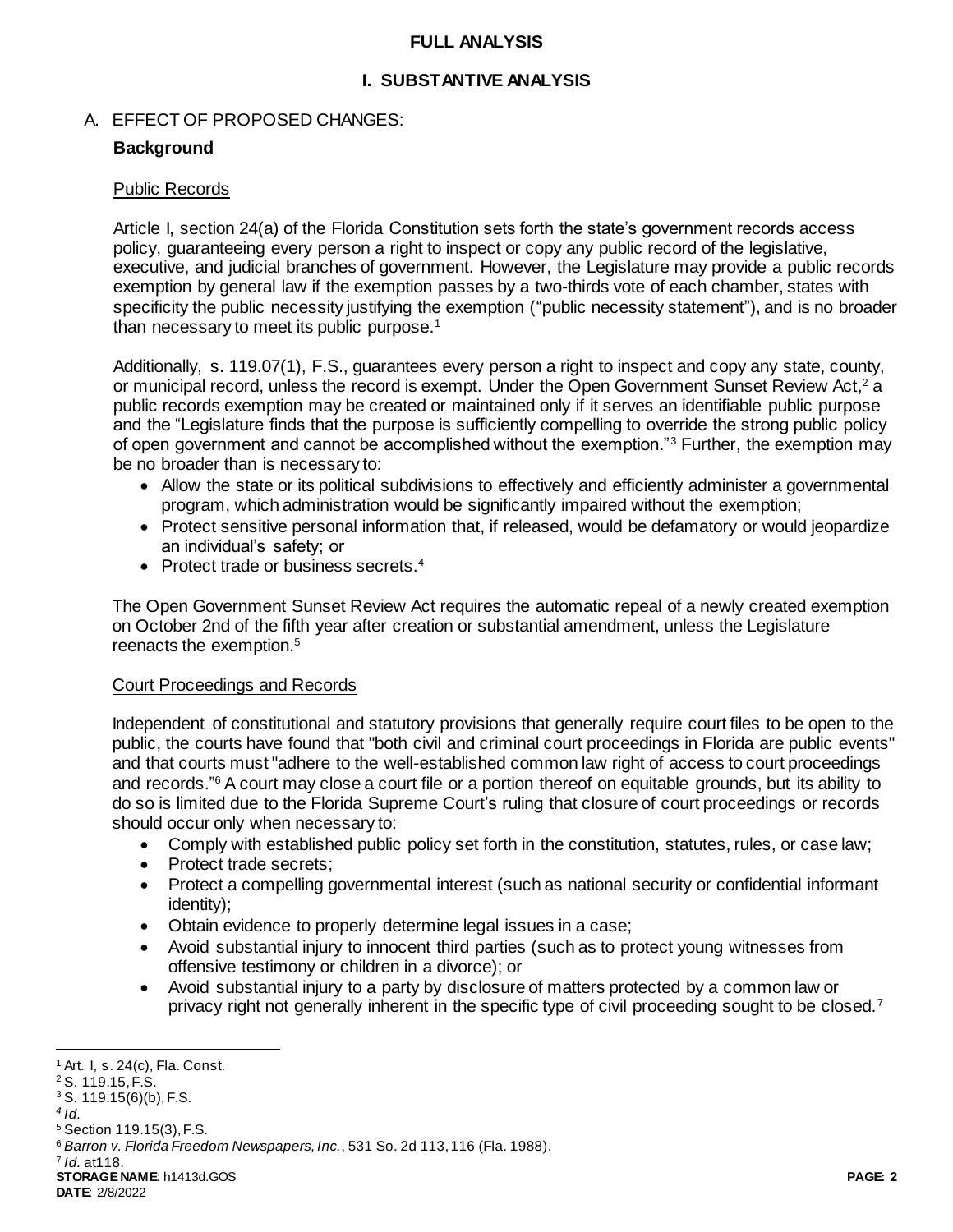## Structured Settlements

A "tort" is a wrong for which the law provides a remedy. The purpose of tort law is to fairly compensate a person harmed by another person's wrongful acts, whether intentional, reckless, or negligent, through a civil action or other comparable process, which ultimately may result in the payment of monetary damages to the plaintiff.

A "structured settlement" is an arrangement for periodic payment of tax-free damages for personal injuries established by settlement or judgment in resolution of a tort claim.<sup>8</sup> Florida law generally authorizes a structured settlement's recipient, with court approval, to transfer his or her right to receive payments under the structured settlement in exchange for a lump sum of cash.<sup>9</sup> Before a court approves such a transfer, the transferee must give the payee a disclosure statement containing specified information, including the amounts and due dates of the structured settlement payments to be transferred and the gross amount payable to the payee in exchange for the transfer.<sup>10</sup> The payee<sup>11</sup> must also file an application for the transfer in circuit court, which application must include:

- The payee's name, age, and county of domicile and the number and age of the payee's dependents;
- A copy of the transfer agreement;
- A copy of the transferee's disclosure statement;
- An explanation as to why the payee is seeking approval of the proposed transfer; and
- A summary of specified previous or other proposed transfers.<sup>12</sup>

The court must hold a hearing on the transfer application and determine, among other things, that the:

- Transfer is in the payee's best interests; and
- Net amount payable to the payee is fair, just, and reasonable under the existing circumstances.<sup>13</sup>

However, during the transfer proceedings, some payees and their family members, dependents, and beneficiaries,<sup>14</sup> risk becoming the victims of criminal and other fraudulent acts connected to the disclosure of personal identifying information and annuity contract<sup>15</sup> numbers in related court records, which are currently open for public inspection.<sup>16</sup> Dishonest actors who purport to be from legitimate entities (such as the court or transferee) may use the personal identifying information and annuity contract numbers contained in public court records to intercept the transfer payment or obtain sensitive information, such as bank account and social security numbers.

# **Effect of Proposed Changes**

CS/HB 1413 exempts from public records requirements the personal identifying information and annuity contract numbers of a structured settlement's payee and the names of such person's family members, dependents, and beneficiaries contained within a court file relating to a transfer proceeding. However, the bill provides that such information will remain exempt only during the pendency of the transfer proceeding and for six months after the final court order approving or denying the transfer application.

 $\overline{a}$ 

**STORAGE NAME**: h1413d.GOS **PAGE: 3** <sup>16</sup> *See* s. 119.0714, F.S., providing exemptions for certain court files and records but not for files and records related to a structured settlement.

**DATE**: 2/8/2022

 $8$  S. 626.99296(2)(m), F.S.

<sup>9</sup>A structured settlement recipient mayseek to transfer his or her right to payment under the settlement because he or she needs cash immediately. S. 626.99296, F.S.

<sup>10</sup> S. 696.99296(3)(a), F.S.

<sup>11</sup> "Payee" means an individual who is receiving tax-free damage payments under a structured settlement (that is, the structured settlement's recipient) and proposes to make a transfer of payment rights under the structured settlement. S. 626.99296(2)(j), F.S. <sup>12</sup> S. 696.99296(4)(d), F.S.

 $13$  S. 626.99296(3)(a) and (4)(c), F.S.

<sup>&</sup>lt;sup>14</sup> A person may be a beneficiary under a will or a trust.

 $15$  An "annuity contract" is a contract that requires periodic payments for more than one full year to the person entitled to receive the payments. A structured settlement typically involves an arrangement in which the defendant pays a lump sum to an insurance company to buy an annuity in the settlement recipient's name, after which the insurance company makes the periodic payments required under the settlement's terms. Internal Revenue Service, *Annuities – A Brief Description*, https://www.irs.gov/retirement-plans/annuities-abrief-description (last visited Feb. 2, 2022).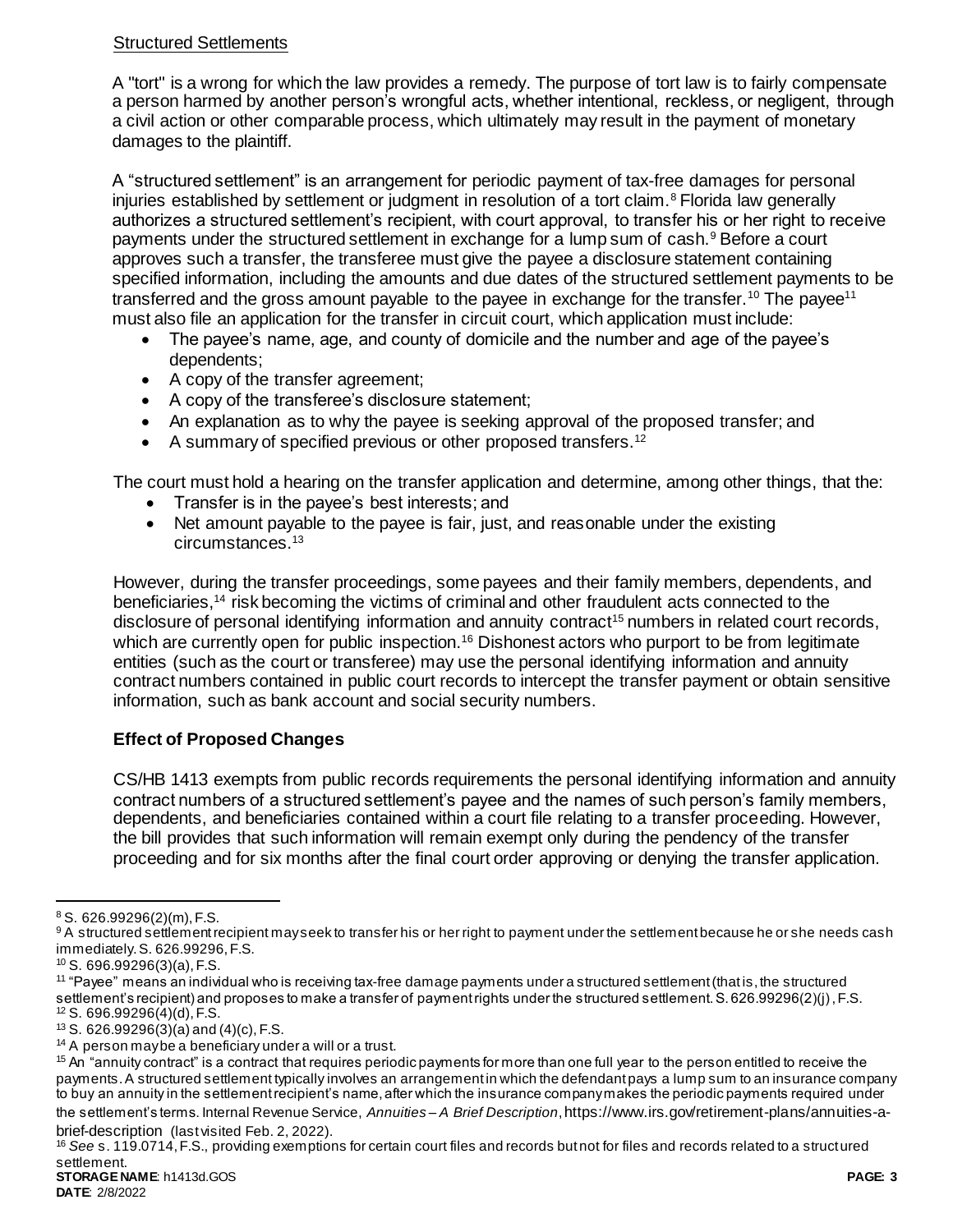The bill provides a public necessity statement indicating that the public records exemption is necessary because structured settlement payees have been the targets of criminal and fraudulent acts based upon publicly available identifying information and are especially vulnerable during transfer proceedings. The statement also provides that the harm that may result from the release of personal identifying information and annuity contract numbers of a structured settlement's payee and the names of such person's family members, dependents, and beneficiaries outweighs any public benefit that may be derived from such information's disclosure during the specified period.

The bill provides for automatic sunset on October 2, 2027, unless reviewed and saved from repeal through legislative reenactment.

The bill provides an effective date of July 1, 2022.

B. SECTION DIRECTORY:

**Section 1:** Amends s. 119.0714, F.S., relating to court files. **Section 2:** Provides a public necessity statement as required by the Florida Constitution. **Section 3:** Provides an effective date of July 1, 2022.

# **II. FISCAL ANALYSIS & ECONOMIC IMPACT STATEMENT**

- A. FISCAL IMPACT ON STATE GOVERNMENT:
	- 1. Revenues:

None.

2. Expenditures:

None.

- B. FISCAL IMPACT ON LOCAL GOVERNMENTS:
	- 1. Revenues:

None.

2. Expenditures:

None.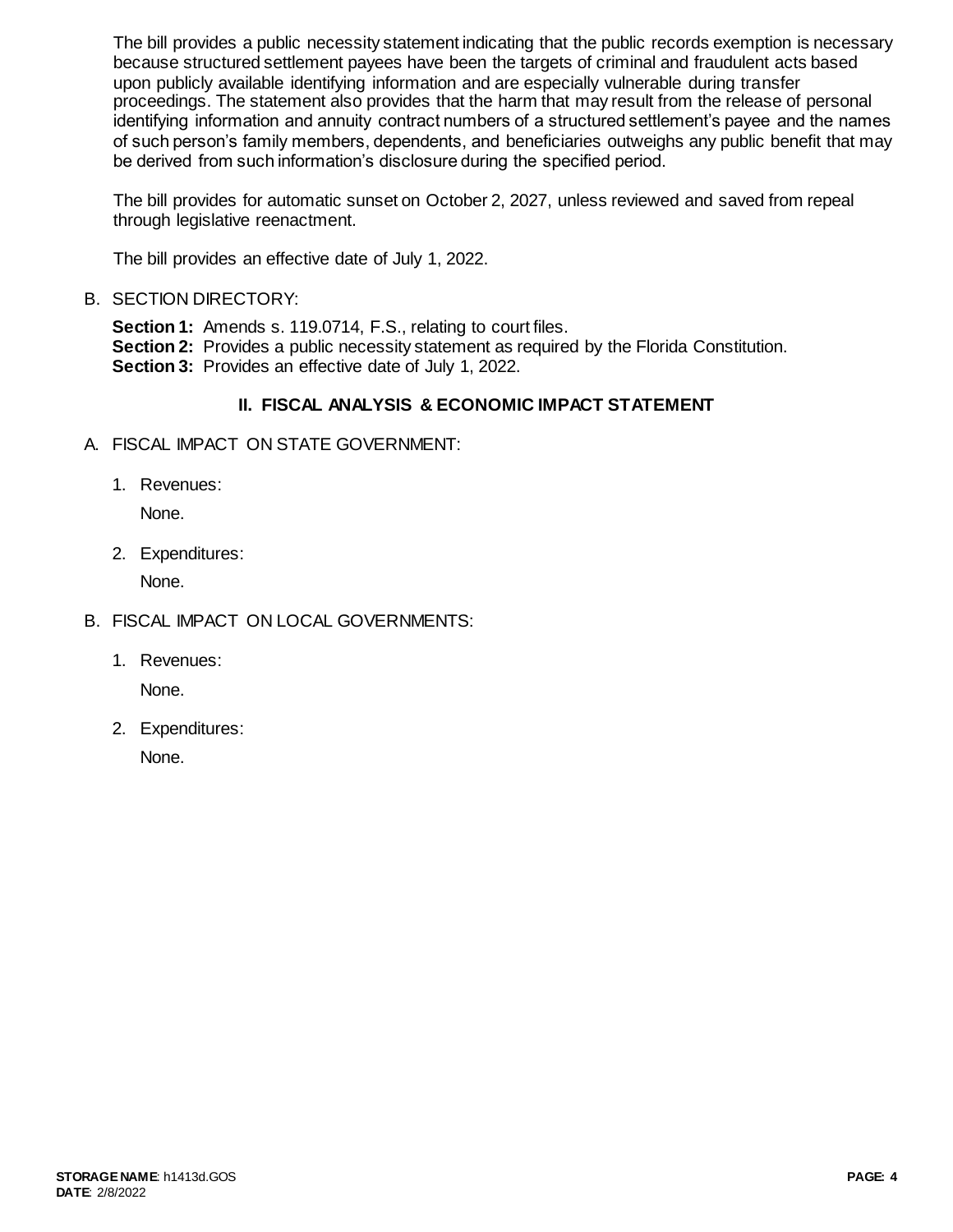C. DIRECT ECONOMIC IMPACT ON PRIVATE SECTOR:

The bill may keep structured settlement payees and their family members, dependents, and beneficiaries from becoming victims of criminal or other fraudulent acts connected to the immediate public disclosure of personal identifying information and annuity contract numbers contained in the court records related to a transfer proceeding.

D. FISCAL COMMENTS:

None.

## **III. COMMENTS**

## A. CONSTITUTIONAL ISSUES:

1. Applicability of Municipality/County Mandates Provision:

Not applicable. The bill does not appear to affect county or municipal governments.

2. Other:

### Vote Requirement

Article I, section 24(c) of the State Constitution requires a two-thirds vote of the members present and voting for final passage of a newly created or expanded public records exemption.

#### Public Necessity Statement

Article I, section 24(c) of the State Constitution requires a public necessity statement for a newly created or expanded public records exemption. The bill expands an existing public record exemption and, thus, it requires, and includes, a public necessity statement.

#### Breadth of Exemption

Article I, section 24(c) of the State Constitution requires a newly created or expanded public records exemption to be no broader than necessary to accomplish the stated purpose of the law. CS/HB 1413 provides that the exempt information only remains exempt during the pendency of the transfer proceeding and for six months following the final court order approving or denying the transferee's application. As such, the exemption appears to be no broader than necessary to accomplish the stated purpose of the law.

B. RULE-MAKING AUTHORITY:

Not applicable.

C. DRAFTING ISSUES OR OTHER COMMENTS:

None.